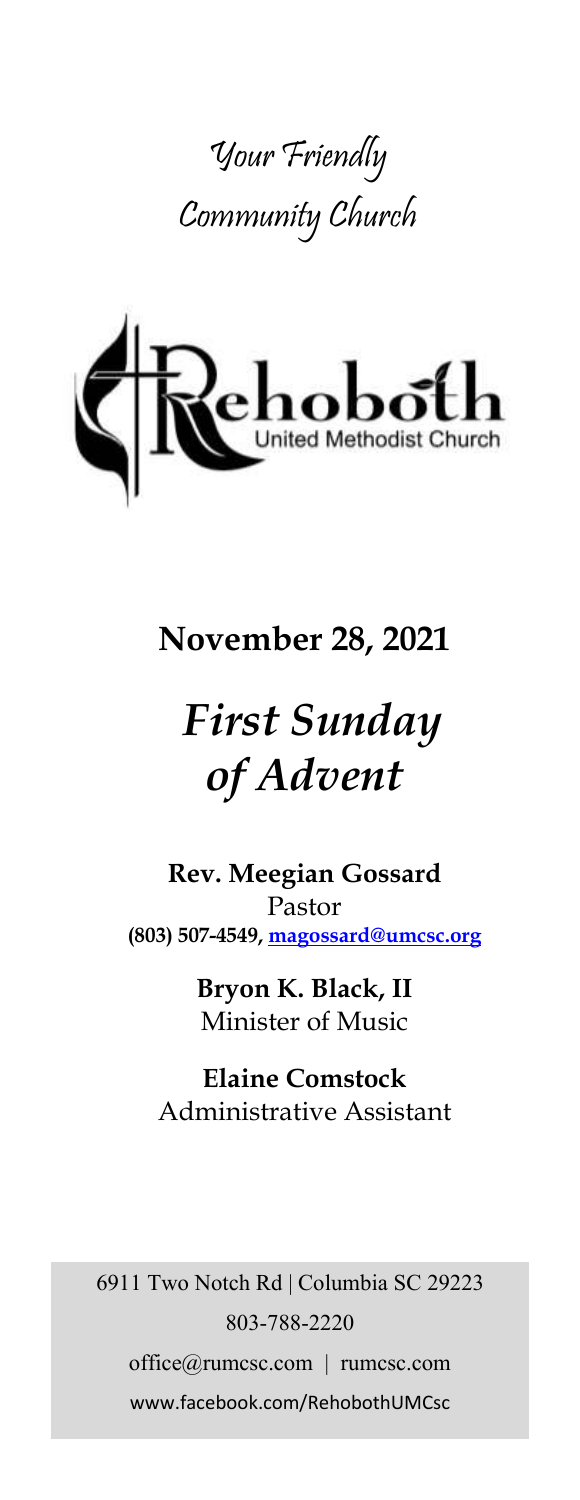### **ORDER OF WORSHIP**

### **PRELUDE**

### **WELCOME**   $&$  **ANNOUNCEMENTS** Sherry Smoak

## **\*CALL TO WORSHIP:**

Leader: Something stirs deep within us – a longing, a hope, **People: A thirst for joy, a hunger for peace, a yearning for blessing.** Leader: We know deep within that our hopes and fears **People: Will be met by angel songs and baby sighs.** Leader: It is Advent – **People: Season of waiting, hoping, yearning.** Leader: Advent – **People: Time to go home.**

### **\*HYMN #196**

"Come, Thou Long Expected Jesus"

**LIGHTING OF THE ADVENT WREATH** Dave and Janice Petty

### **CHILDREN'S MOMENT** Diane Horn

**OLD TESTAMENT READING:** Jeremiah 33:14-26 **OT #694**

### **PASTORAL PRAYER**

### **THE LORD'S PRAYER:**

**Our Father, Who art in Heaven, hallowed be Thy name, Thy kingdom come, Thy will be done, on Earth as it is in Heaven. Give us this day our daily bread and forgive us our trespasses as we forgive those who trespass against us. And lead us not into temptation but deliver us from evil, for Thine is the kingdom, and the power and the glory forever. Amen.** 

**OFFERING** (Ushers will come to you.)

**OFFERTORY ANTHEM**

Felecia Boyce & Shirley Bennett

### **\*DOXOLOGY #95**

**\*GOSPEL READING:** Luke 21:25-26 **NT #80**

**SERMON:** "Time to Go Home"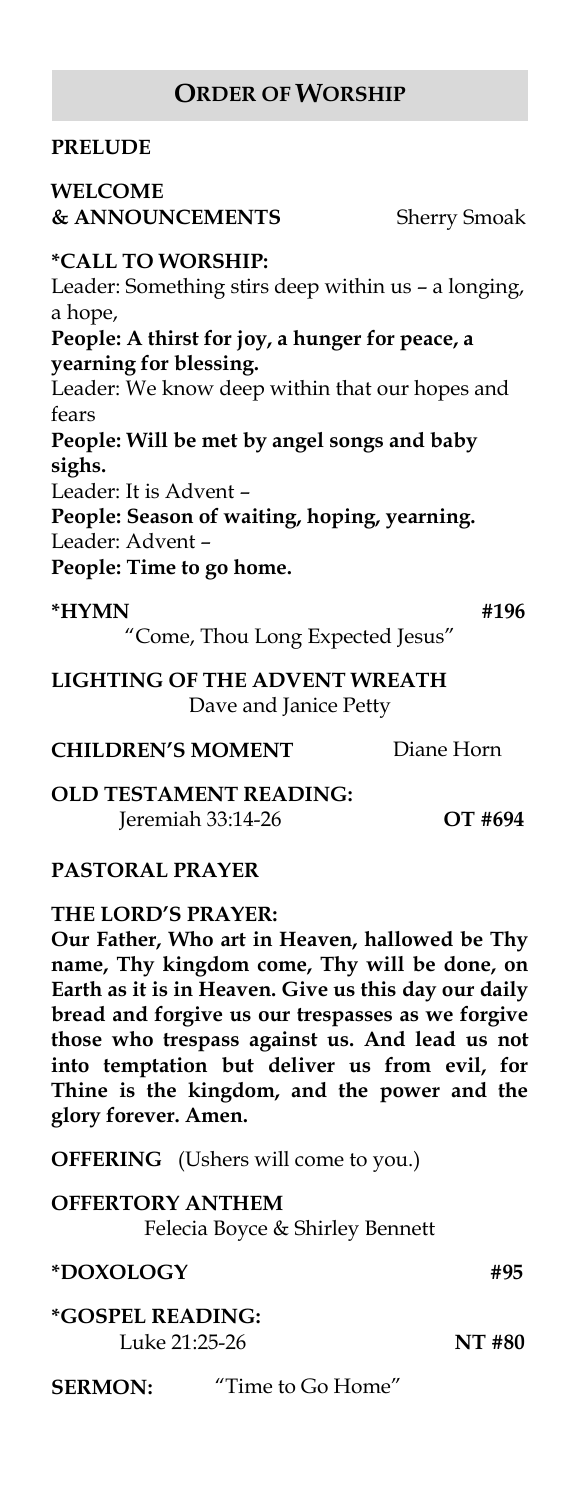### **\*AFFIRMATION OF FAITH #881** "The Apostles' Creed"

### **\*HYMN OF INVITATION FWS #2090**

"Light the Advent Candle (Advent Song)"

### **INVITATION TO CHRISTIAN DISCIPLESHIP**

The altar is open for prayer. If you would like the pastor to pray with you, please so indicate. The doors of our church are open if anyone wants to join by profession of faith or by transfer.

### **\*BENEDICTION**

### AMEN RESPONSE #898

### **POSTLUDE**

*\*Please stand as you are able.*

### **WELCOME GUESTS**

We welcome you this morning to Rehoboth UMC as we celebrate this beautiful Advent. If you are visiting, please complete a visitor's card located in your pew and place it in the offering plate.

................................

Thank you to all who assisted with decorating the sanctuary yesterday. A special thank you to Jeannette Burch for purchasing our new Christmas tree.

Thank you to Lady-Abigail Imperio for providing our music during worship today.

Rehoboth has adopted a family of four through "Families Helping Families." Their names and gift ideas are located on the angels on the Giving Tree in the narthex. Please feel free to take one or more angels off the tree. Gifts need to be wrapped and tagged with the tear-off label found at the bottom of the angel. Please return all gifts to the church no later than Sunday, December 12.

Pastor Meegian will host a Christmas drop-in at the parsonage (8007 Crestbrook Rd. Columbia, SC 29223) on Saturday, December 11, from 2-5 p.m. Please bring your favorite appetizer to share.